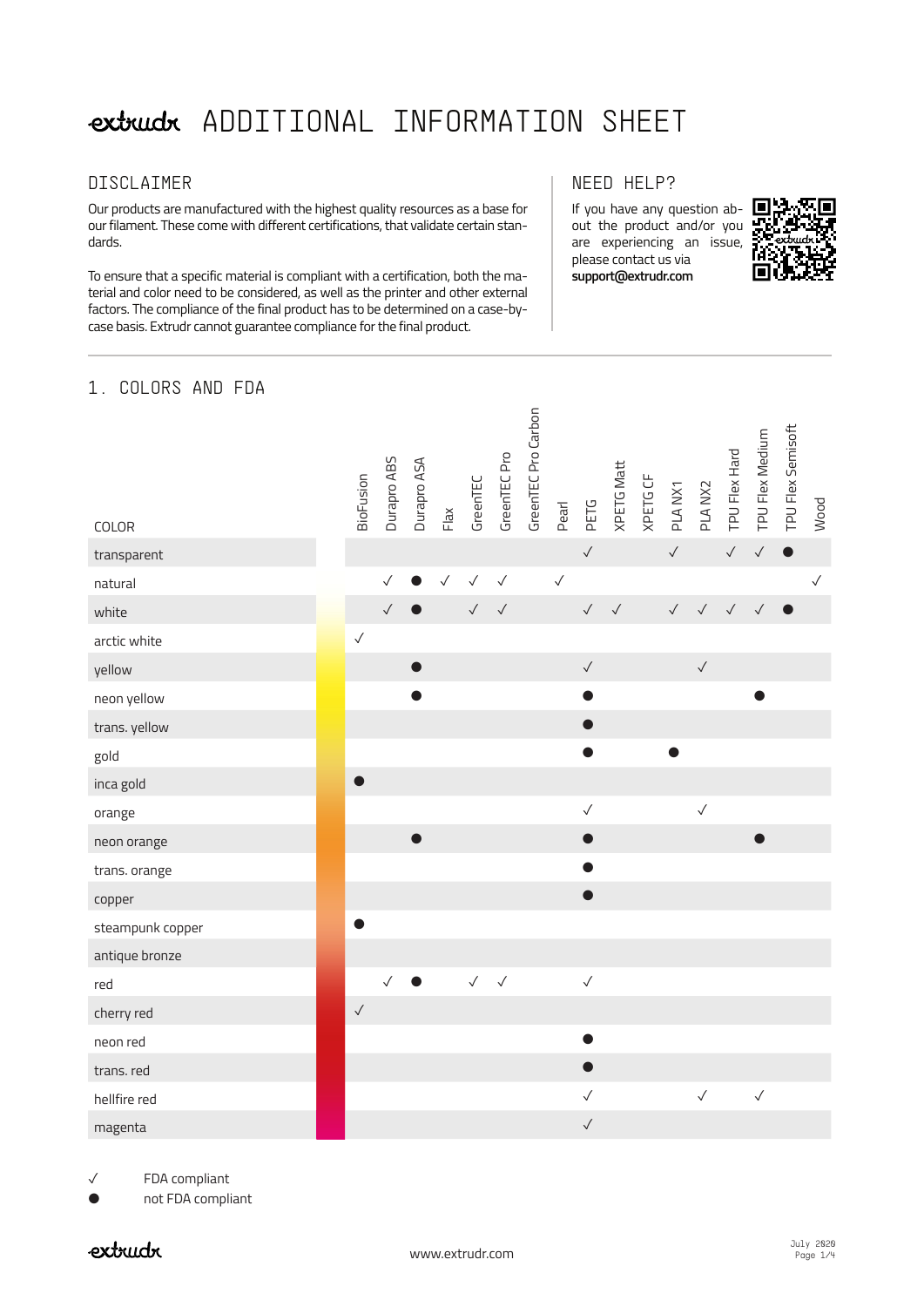# extruct ADDITIONAL INFORMATION SHEET

| COLOR          | <b>BioFusion</b> | Durapro ABS  | Durapro ASA | Flax | GreenTEC     | GreenTEC Pro | GreenTEC Pro Carbon | Pearl | PETG         | <b>XPETG Matt</b> | XPETG CF | PLA NX1      | PLA NX2      | TPU Flex Hard | TPU Flex Medium        | TPU Flex Semisoft | Wood         |
|----------------|------------------|--------------|-------------|------|--------------|--------------|---------------------|-------|--------------|-------------------|----------|--------------|--------------|---------------|------------------------|-------------------|--------------|
| purple         |                  |              |             |      |              |              |                     |       | $\checkmark$ |                   |          |              | $\checkmark$ |               |                        |                   |              |
| epic purple    | $\checkmark$     |              |             |      |              |              |                     |       |              |                   |          |              |              |               |                        |                   |              |
| navy blue      |                  | $\checkmark$ |             |      | $\sqrt{ }$   | $\checkmark$ |                     |       | $\checkmark$ |                   |          |              | $\checkmark$ |               |                        |                   |              |
| trans. blue    |                  |              |             |      |              |              |                     |       | O            |                   |          |              |              |               |                        |                   |              |
| cobalt blue    |                  |              |             |      |              |              |                     |       |              |                   |          |              |              |               |                        |                   |              |
| blue fire      | $\checkmark$     |              |             |      |              |              |                     |       |              |                   |          |              |              |               |                        |                   |              |
| cyan           |                  |              |             |      |              |              |                     |       | $\checkmark$ |                   |          |              |              |               |                        |                   |              |
| turquoise      |                  |              |             |      |              |              |                     |       | $\checkmark$ |                   |          |              | $\checkmark$ |               |                        |                   |              |
| signal green   |                  |              |             |      |              |              |                     |       |              |                   |          |              |              |               |                        |                   |              |
| emerald green  |                  |              |             |      |              |              |                     |       | $\checkmark$ |                   |          |              | $\checkmark$ |               |                        |                   |              |
| neon green     |                  |              |             |      |              |              |                     |       |              |                   |          |              |              |               |                        |                   |              |
| trans. green   |                  |              |             |      |              |              |                     |       |              |                   |          |              |              |               |                        |                   |              |
| reptile green  | $\checkmark$     |              |             |      |              |              |                     |       |              |                   |          |              |              |               |                        |                   |              |
| military green |                  |              |             |      |              |              |                     |       | $\checkmark$ |                   |          |              |              |               |                        |                   |              |
| bronze         |                  |              |             |      |              |              |                     |       |              |                   |          |              |              |               |                        |                   |              |
| brown          |                  |              |             |      |              |              |                     |       |              |                   |          |              | $\checkmark$ |               |                        |                   | $\checkmark$ |
| silver         |                  |              |             |      |              |              |                     |       | ●            |                   |          |              | $\bullet$    |               |                        |                   |              |
| quicksilver    | $\checkmark$     |              |             |      |              |              |                     |       |              |                   |          |              |              |               |                        |                   |              |
| grey           |                  | $\checkmark$ |             |      |              |              |                     |       | $\checkmark$ |                   |          |              | $\checkmark$ |               |                        |                   |              |
| metallic       |                  |              |             |      |              |              |                     |       |              |                   |          |              |              |               |                        |                   |              |
| metallic grey  | $\checkmark$     |              |             |      |              |              |                     |       |              |                   |          |              |              |               |                        |                   |              |
| anthracite     |                  | $\checkmark$ |             |      | $\checkmark$ | $\checkmark$ |                     |       | $\checkmark$ | $\checkmark$      |          |              | $\checkmark$ |               | $\checkmark$           |                   |              |
| black          |                  | $\checkmark$ |             |      | $\checkmark$ | $\checkmark$ |                     |       | $\checkmark$ |                   |          | $\checkmark$ | $\checkmark$ | $\checkmark$  | $\checkmark$ $\bullet$ |                   |              |
| jet black      | $\checkmark$     |              |             |      |              |              |                     |       |              |                   |          |              |              |               |                        |                   |              |
| Carbon         |                  |              |             |      |              |              |                     |       |              |                   |          |              |              |               |                        |                   |              |
| <b>ESD</b>     |                  |              |             |      |              |              |                     |       |              |                   |          |              |              |               |                        |                   |              |
| glowEx         |                  |              |             |      |              |              |                     |       |              |                   |          |              |              |               |                        |                   |              |

✓ FDA compliant

● not FDA compliant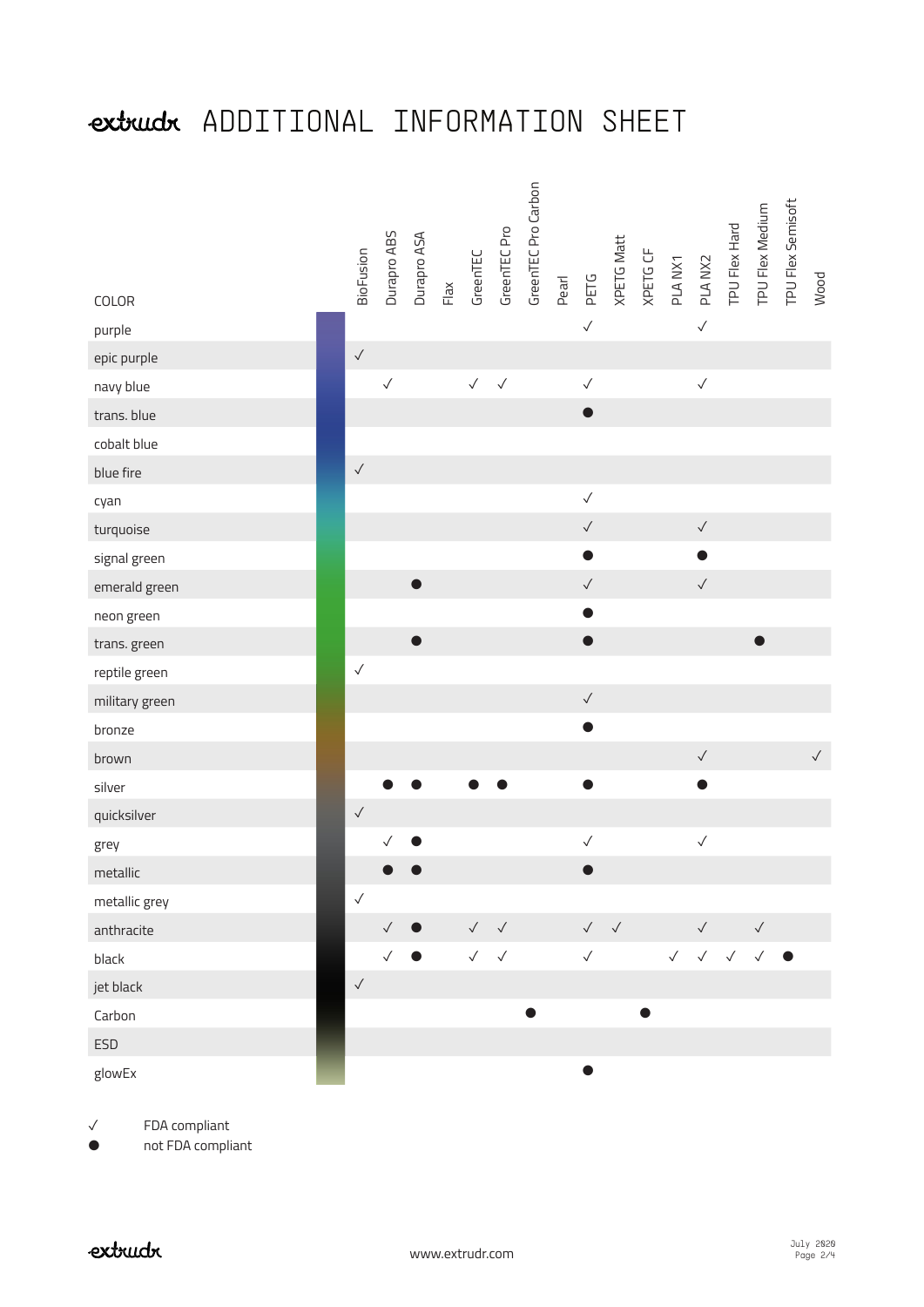### extruct ADDITIONAL INFORMATION SHEET

#### 2. SPOOL INFORMATION

| Spool Type   | S   | M   |     | XL  | <b>XXL</b> |
|--------------|-----|-----|-----|-----|------------|
| $\mathsf{I}$ | 55  | 68  | 100 | 100 | 244        |
| 12           | 45  | 59  | 90  | 90  | 220        |
| d1           | 200 | 200 | 300 | 350 | 335        |
| d2           | 105 | 105 | 212 | 180 | 190        |
| d3           | 52  | 52  | 52  | 52  | 51         |
| Net Weight   | 230 | 260 | 600 | 820 | 1020       |

Measurements (l, d) in mm. Net Weight in g.

#### Spool Types

| S          | $0.75$ kg | 0.8 <sub>kg</sub> |
|------------|-----------|-------------------|
| M          | 1 kg      | 1.1 <sub>kg</sub> |
| L          | $2.3$ kg  | $2.5$ kg          |
| XL         | 5 kg      |                   |
| <b>XXL</b> | 10 kg     |                   |



#### 3. CERTIFICATIONS



RoHS

The raw material and additives used are **FDA** certified. Classification and compliance with the standard is linked to external limitations. According to external limitations, a certification of food approval in accordance with the rules can only be carried out on a case-by-case basis for the respective product.

The EU Directive 2011/65/EU (**RoHS** 2) serves to restrict the use of certain hazardous substances and specifies their maximum concentrations in materials, such as

- Lead (Pb), 0.1% use e.g. for solder joints
- Mercury (Hg), 0.1% Use e.g. for inclination switches, mercury vapour rectifiers
- Cadmium (Cd), 0.01% Use e.g. for nickel-cadmium batteries
- Hexavalent chromium (Cr6+), 0.1% Use e.g. in paints and varnishes, wood preservatives
- Polybrominated biphenyls (PBB), 0.1% Flame retardant in plastic insulations
- Polybrominated diphenyl ethers (PBDE), 0.1% Flame retardants in plastic insulations
- Bis(2-ethylhexyl) phthalate (DEHP), 0.1% Use e.g. as plasticizer in PVC
- Benzyl butyl phthalate (BBP), 0.1% Use e.g. as plasticizer in plastics
- Dibutylphthalate (DBP), 0.1% Use e.g. as plasticizer in plastics
- Diisobutylphthalate (DIBP), 0.1% Use e.g. as plasticizer in plastics

In a chemical analysis (screening), the test object is subjected to procedures that indicate the concentrations of the elements present (example: X-ray fluorescence analysis). Products that comply with the directives are marked with the CE logo.



**REACH** is the European Directive 1907/2006 for the registration, evaluation, authorisation and restriction of certain chemical substances. It came into effect in 2007 and replaced the previous system.

The directive shifts the responsibility for providing information on risks and safety information from the authorities to the industry. Thus, companies are required to meet the new requirements and strengthen and secure communication along the production chain.



The product is **biodegradable** according to the DIN EN ISO 14855 guideline. The complete aerobic degradability of the material is determined under controlled composting and examined on the basis of the released carbon dioxide. The compliance of the final product with the guideline needs to be evaluated on a case-by-case basis for the respective product.